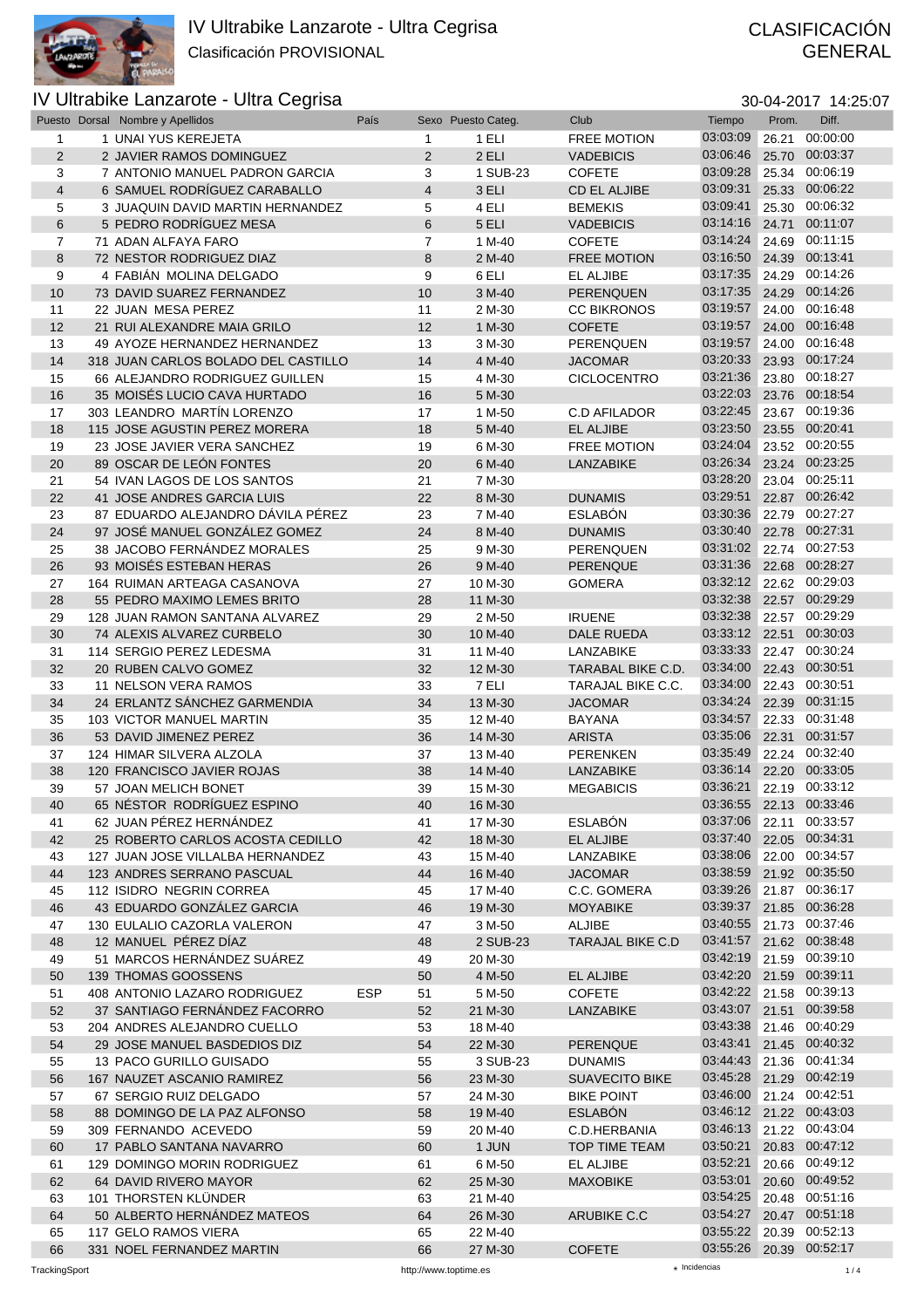## IV Ultrabike Lanzarote - Ultra Cegrisa 30-04-2017 14:25:07

|     | Puesto Dorsal Nombre y Apellidos  | País |    | Sexo Puesto Categ. | Club                                      | Tiempo                  | Prom. | Diff.          |
|-----|-----------------------------------|------|----|--------------------|-------------------------------------------|-------------------------|-------|----------------|
| 67  | <b>78 CHRIS BARTLETT</b>          | 67   |    | 23 M-40            |                                           | 03:55:33                | 20.38 | 00:52:24       |
| 68  | 144 FIDEL MARTEL BORDON           | 68   |    | 7 M-50             | <b>ROTONDA</b>                            | 03:55:48                | 20.35 | 00:52:39       |
|     |                                   | 69   |    |                    |                                           | 03:55:59                |       | 20.34 00:52:50 |
| 69  | 30 LUIS BETANCOR FLORES           |      |    | 28 M-30            | <b>BICIMANIACOS</b>                       |                         |       |                |
| 70  | <b>188 JAMIE BUSSIAN</b>          | 70   |    | 24 M-40            | <b>COFETE</b>                             | 03:56:07                |       | 20.33 00:52:58 |
| 71  | 9 JOSE AYTHAMI QUINTANA MARRERO   | 71   |    | 8 ELI              | <b>CLUB DORATIL</b>                       | 03:56:17                |       | 20.31 00:53:08 |
| 72  | 172 DIEGO CARMELO DEL PINO MARTIN | 72   |    | 29 M-30            | D-ROUTE BIKE CLUB 03:56:52 20.26 00:53:43 |                         |       |                |
| 73  | 170 ALEXANDER CORDERO OLIVARES    | 73   |    | 30 M-30            | <b>D-ROUTE</b>                            | 03:56:52                | 20.26 | 00:53:43       |
|     |                                   |      |    |                    |                                           | 03:58:03                |       | 20.16 00:54:54 |
| 74  | 19 HEDVIG NAGY                    |      | 1F | 1 ELI-F            | <b>FREE MOTION</b>                        |                         |       |                |
| 75  | 28 GERARDO ARBELO LEMES           | 74   |    | 31 M-30            | PERENQUE                                  | 03:58:57                |       | 20.09 00:55:48 |
| 76  | 80 JUAN. FRANCISCO BETANCORT.     | 75   |    | 25 M-40            | <b>PERENQUE</b>                           | 03:58:57                |       | 20.09 00:55:48 |
| 77  | 16 SERGIO PEREZ MACHIN            | 76   |    | 2 JUN              | C.D EL ALJIBE                             | 03:59:25                |       | 20.05 00:56:16 |
| 78  | <b>46 JAVIER GUILLEN ROMERO</b>   | 77   |    | 32 M-30            |                                           | 03:59:27                |       | 20.05 00:56:18 |
|     |                                   |      |    |                    |                                           | 03:59:36                |       | 00:56:27       |
| 79  | 137 GUSTAVO ADOLFO GARCÍA RAMÍREZ | 78   |    | 8 M-50             | LANZABIKE                                 |                         | 20.03 |                |
| 80  | 344 ALEXANDER HERNANDEZ HERNANDEZ | 79   |    | 3 JUN              | EL ALJIBE                                 | 04:00:35                | 19.95 | 00:57:26       |
| 81  | 116 PEDRO QUINTANA PEREZ          | 80   |    | 26 M-40            | OSSINISSA2012                             | 04:01:16                |       | 19.89 00:58:07 |
| 82  | 302 ANGEL CHOCHO                  | 81   |    | 27 M-40            | <b>CD HERBANIA</b>                        | 04:01:17                | 19.89 | 00:58:08       |
| 83  | 125 EMETERIO SUAREZ GUERRA        | 82   |    | 28 M-40            | <b>VADEBICIS</b>                          | 04:01:39                | 19.86 | 00:58:30       |
| 84  | 39 NICOLÁS AGUSTÍN GALVÁN         | 83   |    |                    | <b>ESLABÓN</b>                            | 04:02:14                | 19.81 | 00:59:05       |
|     |                                   |      |    | 33 M-30            |                                           |                         |       |                |
| 85  | 334 M. GUILLERMO FUENTES CURBELO  | 84   |    | 29 M-40            | <b>HTT</b>                                | 04:02:14                | 19.81 | 00:59:05       |
| 86  | 59 CESAR AUGUSTO MONTES           | 85   |    | 34 M-30            | <b>LANZABIKE</b>                          | 04:02:14                | 19.81 | 00:59:05       |
| 87  | 163 MATIAS ANTEQUERA MARTIN       | 86   |    | 30 M-40            | <b>COFETE</b>                             | 04:02:59                |       | 19.75 00:59:50 |
| 88  | 361 GUSTAVO MORENO DOMINGUEZ      | 87   |    | 9 M-50             | ARISTA C.D.                               | 04:03:30                | 19.71 | 01:00:21       |
|     |                                   |      |    |                    |                                           | 04:03:30                |       | 19.71 01:00:21 |
| 89  | 148 GONZALO REYES MARRERO         | 88   |    | 10 M-50            | EL ALJIBE                                 |                         |       |                |
| 90  | 84 VICENTE ALEXIS CASTELLANO      | 89   |    | 31 M-40            | <b>MAXOBIKE</b>                           | 04:03:36                |       | 19.70 01:00:27 |
| 91  | 301 JOSÉ MARIA CARTAÑA            | 90   |    | 32 M-40            |                                           | 04:03:41                | 19.69 | 01:00:32       |
| 92  | 47 JAVIER HERNANDEZ ABRANTE       | 91   |    | 35 M-30            | <b>CLUB CICLISTA</b>                      | 04:03:55                | 19.68 | 01:00:46       |
| 93  | 366 GIUSTO PIRRELLO               | 92   |    | 11 M-50            |                                           | 04:03:57                |       | 19.68 01:00:48 |
|     |                                   |      |    |                    |                                           | 04:03:58                |       | 19.67 01:00:49 |
| 94  | 133 FELIX FRANCISCO DE QUINTANA   | 93   |    | 12 M-50            |                                           |                         |       |                |
| 95  | 75 VICTOR MANUEL ALVAREZ MARTIN   | 94   |    | 33 M-40            |                                           | 04:03:58                |       | 19.67 01:00:49 |
| 96  | 110 CARLOS MORALES                | 95   |    | 34 M-40            |                                           | 04:03:59                |       | 19.67 01:00:50 |
| 97  | 104 LUIS MARTÍN RUIZ              | 96   |    | 35 M-40            | TOP TIME TEAM                             | 04:04:26                |       | 19.64 01:01:17 |
| 98  | 96 RAFAEL GARRIDO ARRABAL         | 97   |    | 36 M-40            |                                           | 04:04:28                |       | 19.63 01:01:19 |
|     |                                   |      |    |                    |                                           |                         |       |                |
| 99  | 138 JUSTO GONZALEZ CRESPO         | 98   |    | 13 M-50            | EL ALJIBE                                 | 04:05:15                |       | 19.57 01:02:06 |
| 100 | 337 OSCAR GIL LEON                | 99   |    | 37 M-40            | <b>FREEMOTION</b>                         | 04:05:21                |       | 19.56 01:02:12 |
| 101 | 10 CARMELO RODRIGUEZ DE LEON      | 100  |    | 9 ELI              |                                           | 04:05:23                |       | 19.56 01:02:14 |
| 102 | 113 EDUARDO PÉREZ ÁLVAREZ         | 101  |    | 38 M-40            | <b>CC ESLABÓN</b>                         | 04:06:00                |       | 19.51 01:02:51 |
| 103 | 304 MATEO MARTINEZ LAGE           | 102  |    | 39 M-40            |                                           | 04:06:26                |       | 19.47 01:03:17 |
|     |                                   |      |    |                    |                                           |                         |       |                |
| 104 | <b>156 LAURA MULCAHY</b>          |      | 2F | 1 M-FEM            |                                           | 04:06:26                |       | 19.47 01:03:17 |
| 105 | 126 MANUEL VEGA ALONSO            | 103  |    | 40 M-40            | <b>TOP TIME TEAM</b>                      | 04:06:37                |       | 19.46 01:03:28 |
| 106 | 86 JESUS CURBELO CALERO           | 104  |    | 41 M-40            |                                           | 04:07:12 19.41 01:04:03 |       |                |
| 107 | 312 FELIPE MANUEL ARMAS FLEITAS   | 105  |    | 42 M-40            | <b>JACOMAR</b>                            | 04:07:13 19.41 01:04:04 |       |                |
| 108 | 18 ISABEL CAMPOS MARRERO          |      | 3F | 2 ELI-F            | <b>CC BIKRONOS</b>                        | 04:07:14                |       | 19.41 01:04:05 |
|     |                                   |      |    |                    |                                           |                         |       |                |
| 109 | 98 PEDRO GONZÁLEZ ROBLES          | 106  |    | 43 M-40            |                                           | 04:07:14                |       | 19.41 01:04:05 |
| 110 | 31 MELCHOR BETANCOR MENDOZA       | 107  |    | 36 M-30            |                                           | 04:08:10                |       | 19.34 01:05:01 |
| 111 | 359 LÁZARO MÉNDEZ ALONSO          | 108  |    | 44 M-40            |                                           | 04:08:49                |       | 19.29 01:05:40 |
| 112 | 63 DAVID JOSE PLASENCIA OLIVA     | 109  |    | 37 M-30            | <b>CC BIKRONOS</b>                        | 04:10:08                |       | 19.19 01:06:59 |
|     |                                   |      |    | 14 M-50            |                                           | 04:10:08                |       | 19.19 01:06:59 |
| 113 | 300 PETER BOGGIO                  | 110  |    |                    |                                           |                         |       |                |
| 114 | 106 FRANCISCO MARTIN VENTURA      | 111  |    | 45 M-40            |                                           | 04:10:13                |       | 19.18 01:07:04 |
| 115 | 134 GINES DE RUS                  | 112  |    | 15 M-50            | <b>INGEBIKE</b>                           | 04:10:14                |       | 19.18 01:07:05 |
| 116 | 77 MIGUEL BARRETO BRITO           | 113  |    | 46 M-40            |                                           | 04:11:22                |       | 19.09 01:08:13 |
| 117 | 15 GABRIEL PERDOMO PERDOMO        | 114  |    | 4 JUN              | <b>COFETE</b>                             | 04:11:22                |       | 19.09 01:08:13 |
|     | 336 VÍCTOR GARCÍA SANTANA         |      |    |                    |                                           | 04:11:23                |       | 19.09 01:08:14 |
| 118 |                                   | 115  |    | 47 M-40            | <b>COFETE</b>                             |                         |       |                |
| 119 | 48 DANIEL HERNANDEZ CARABALLO     | 116  |    | 38 M-30            | LANZABIKE                                 | 04:12:02                |       | 19.04 01:08:53 |
| 120 | 118 VLADIMIR RODRÍGUEZ CURBELO    | 117  |    | 48 M-40            |                                           | 04:12:21                |       | 19.02 01:09:12 |
| 121 | 142 ANGEL JUAN LUZARDO CAMEJO     | 118  |    | 16 M-50            |                                           | 04:12:21                |       | 19.02 01:09:12 |
| 122 | 83 ISMAEL CASTELLANO MARTIN       | 119  |    | 49 M-40            | LAHARBIKE                                 | 04:13:17                |       | 18.95 01:10:08 |
|     |                                   |      |    |                    |                                           | 04:14:15                |       | 18.88 01:11:06 |
| 123 | 85 JOSE LUIS CASTELLANO VIERA     | 120  |    | 50 M-40            | <b>CD ARISTA</b>                          |                         |       |                |
| 124 | 374 JUAN JESUS TEJERA BERMUDEZ    | 121  |    | 17 M-50            |                                           | 04:14:15                |       | 18.88 01:11:06 |
| 125 | 32 OLIVERIO CABRERA GARCIA        | 122  |    | 39 M-30            | ARISTA C.D.                               | 04:14:16                |       | 18.88 01:11:07 |
| 126 | 368 TINERFE RIVERO GONZÁLEZ       | 123  |    | 40 M-30            | <b>COFETE</b>                             | 04:14:24                |       | 18.86 01:11:15 |
| 127 | 360 ALEJANDRO MONTERO BARRIOS     | 124  |    | 10 ELI             | <b>CD LANZABIKE</b>                       | 04:14:25                |       | 18.86 01:11:16 |
|     |                                   |      |    |                    |                                           |                         |       |                |
| 128 | 169 OCTAVIO BONILLA CABRERA       | 125  |    | 51 M-40            | EL ALJIBE                                 | 04:14:47                |       | 18.84 01:11:38 |
| 129 | 92 JOSÉ VICENTE DÍAZ CORUJO       | 126  |    | 52 M-40            |                                           | 04:14:48                |       | 18.84 01:11:39 |
| 130 | 173 FABIAN FEBLES REYES           | 127  |    | 41 M-30            | <b>D-ROUTE BIKE</b>                       | 04:14:59                |       | 18.82 01:11:50 |
| 131 | 371 CARLOS ANTONIO SATRIANO       | 128  |    | 53 M-40            | D-ROUTE BIKE C.C                          | 04:14:59                |       | 18.82 01:11:50 |
|     | 119 MARCOS RODRIGUEZ GUILLEN      |      |    |                    |                                           | 04:15:40                |       | 18.77 01:12:31 |
| 132 |                                   | 129  |    | 54 M-40            |                                           |                         |       |                |
| 133 | 153 MONICA REYES NAVARRO          |      | 4F | 2 M-FEM            | <b>ARISTA</b>                             | 04:15:42                |       | 18.77 01:12:33 |
| 134 | 76 RAUL ARAÑA MARTIN              | 130  |    | 55 M-40            | <b>RUNNIS</b>                             | 04:15:43                |       | 18.77 01:12:34 |
| 135 | 307 CESAR VERA DE LEON            | 131  |    | 5 JUN              | C.D. HERBANIA                             | 04:17:22                |       | 18.65 01:14:13 |
| 136 | 162 FRAN AFONSO                   | 132  |    | 42 M-30            |                                           | 04:17:52 18.61 01:14:43 |       |                |
|     |                                   |      |    |                    |                                           |                         |       |                |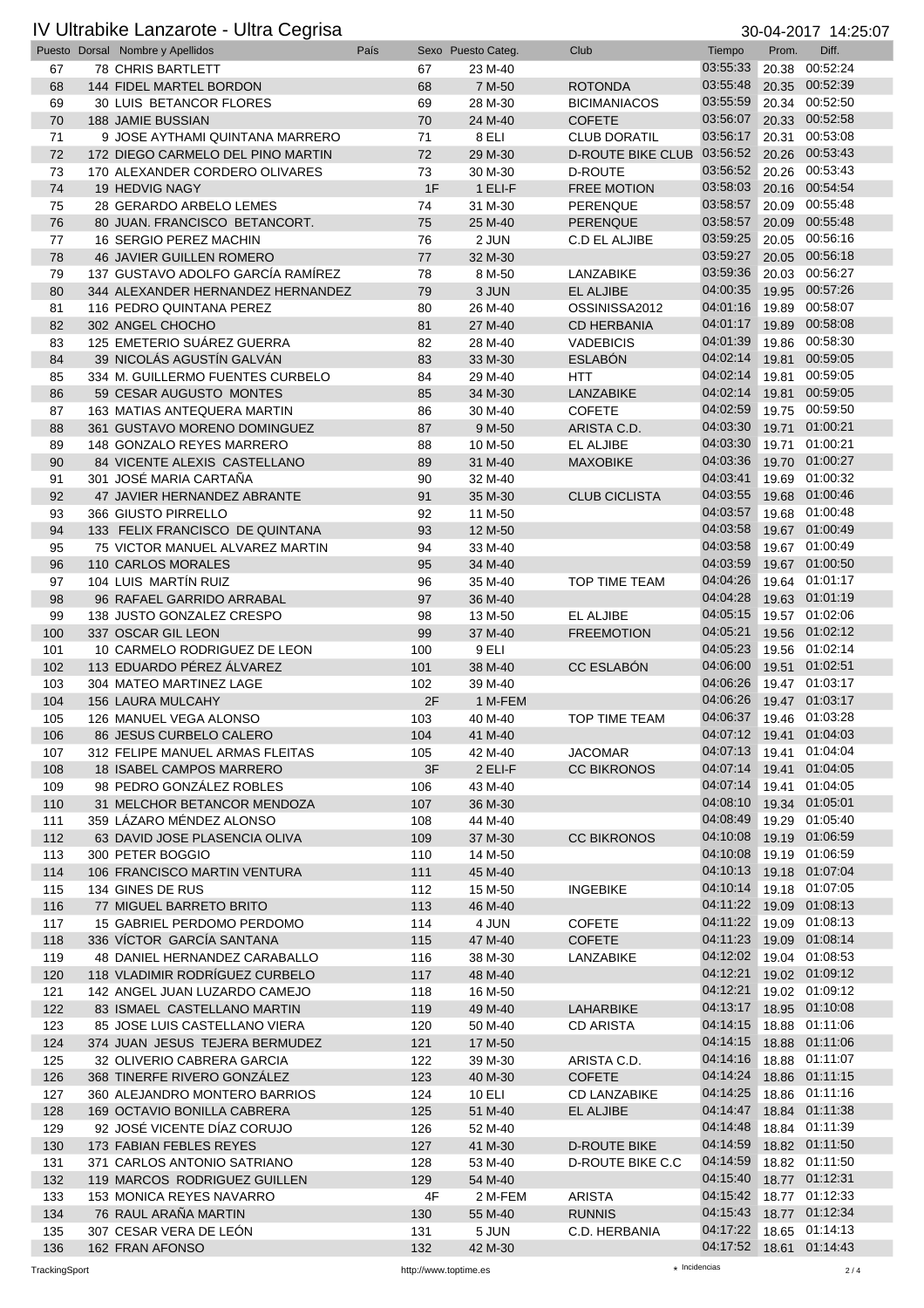### IV Ultrabike Lanzarote - Ultra Cegrisa 30-04-2017 14:25:07

|            | Puesto Dorsal Nombre y Apellidos                             | País |            | Sexo Puesto Categ. | Club                              | Tiempo                              | Prom. | Diff.                            |
|------------|--------------------------------------------------------------|------|------------|--------------------|-----------------------------------|-------------------------------------|-------|----------------------------------|
| 137        | 34 EFRAIN EMILIO CARRERO ESPITIA                             |      | 133        | 43 M-30            |                                   | 04:18:13                            |       | 18.59 01:15:04                   |
| 138        | 27 JOSE MARIA ALVAREZ LOPEZ                                  |      | 134        | 44 M-30            | <b>TARAJAL BIKE</b>               | 04:19:58                            |       | 18.46 01:16:49                   |
| 139        | 109 JORGE ENRIQUE MIRANDA MONTERO                            |      | 135        | 56 M-40            | LANZABIKE                         | 04:20:19                            |       | 18.44 01:17:10                   |
| 140        | 319 ESTEBAN CABRERA GUILLEN                                  |      | 136        | 57 M-40            |                                   | 04:20:19                            |       | 18.44 01:17:10                   |
| 141        | 61 SAMUEL PEREZ HERNANDEZ                                    |      | 137        | 45 M-30            | <b>ESLABON</b>                    | 04:20:52                            |       | 18.40 01:17:43                   |
| 142        | 333 AIRAM FONTES GONZALEZ                                    |      | 138        | 46 M-30            |                                   | 04:22:12                            |       | 18.30 01:19:03                   |
| 143        | 367 ROBERTO REY RODRIGUEZ                                    |      | 139        | 47 M-30            |                                   | 04:22:55                            |       | 18.26 01:19:46                   |
| 144        | 350 GUSTAVO LEYENDA RODRIGUEZ                                |      | 140        | 58 M-40            |                                   | 04:23:04                            |       | 18.24 01:19:55                   |
| 145        | 174 JUAN GARCIA                                              |      | 141        | 59 M-40            |                                   | 04:23:05                            |       | 18.24 01:19:56                   |
| 146        | 122 ANDRES SEGURA GALEOTE<br>60 JUAN JESÚS PERDOMO UMPIÉRREZ |      | 142        | 60 M-40            |                                   | 04:23:32<br>04:24:02                |       | 18.21 01:20:23<br>18.18 01:20:53 |
| 147<br>148 | 180 ECHENTIVE JIMENEZ PEREZ                                  |      | 143<br>144 | 48 M-30<br>6 JUN   | <b>COFETE</b><br><b>EL ALJIBE</b> | 04:25:03                            | 18.11 | 01:21:54                         |
| 149        | 324 JUAN JOSE CIFUENTES GONZALEZ                             |      | 145        | 61 M-40            | <b>COFETE</b>                     | 04:25:03                            |       | 18.11 01:21:54                   |
| 150        | 184 OSCAR DANIEL OLIVARES VIERA                              |      | 146        | 62 M-40            | <b>AGÜIBIKE</b>                   | 04:25:22                            |       | 18.09 01:22:13                   |
| 151        | 52 ALEJANDRO HIDALGO CASTRO                                  |      | 147        | 49 M-30            | <b>PICACHOS</b>                   | 04:25:30                            |       | 18.07 01:22:21                   |
| 152        | 154 CATHAYSA SÁNCHEZ AMADOR                                  |      | 5F         | 3 M-FEM            | <b>PICACHOS</b>                   | 04:25:30                            |       | 18.07 01:22:21                   |
| 153        | 70 YAVE SOCAS ALONSO                                         |      | 148        | 50 M-30            | <b>ESLABON</b>                    | 04:25:35                            |       | 18.07 01:22:26                   |
| 154        | 323 VÍCTOR CEDRÉS CABRERA                                    |      | 149        | 18 M-50            | LAHARBIKE                         | 04:26:27                            |       | 18.01 01:23:18                   |
| 155        | 176 ALEXANDER GUTIERREZ HERNANDEZ                            |      | 150        | 51 M-30            | <b>COFETE</b>                     | 04:27:10                            |       | 17.96 01:24:01                   |
| 156        | 365 JOSE BRAULIO PEREZ TORRES                                |      | 151        | 63 M-40            | <b>COFETE</b>                     | 04:27:11                            |       | 17.96 01:24:02                   |
| 157        | 345 JACOBO HERNÁNDEZ JORGE                                   |      | 152        | <b>11 ELI</b>      |                                   | 04:27:11                            |       | 17.96 01:24:02                   |
| 158        | 351 JUAN JESUS LUZARDO                                       |      | 153        | 64 M-40            |                                   | 04:27:22                            |       | 17.95 01:24:13                   |
| 159        | 185 CARLOS DAVID PACHECO                                     |      | 154        | 52 M-30            |                                   | 04:27:29                            |       | 17.94 01:24:20                   |
| 160        | 354 LUIS MARTIN FELIPE                                       |      | 155        | 65 M-40            |                                   | 04:27:57                            |       | 17.91 01:24:48                   |
| 161        | 105 MATEO MARTIN VENTURA                                     |      | 156        | 66 M-40            |                                   | 04:28:17                            |       | 17.89 01:25:08                   |
| 162        | 305 SUSO OSSORIO RODRIGUEZ                                   |      | 157        | 19 M-50            |                                   | 04:28:20                            |       | 17.88 01:25:11                   |
| 163        | 181 JUAN FRANCISCO MARTÍN GONZÁLEZ                           |      | 158        | 67 M-40            |                                   | 04:28:20                            |       | 17.88 01:25:11                   |
| 164        | 329 JOSE MANUEL DIAZ ESTUPIÑAN                               |      | 159        | 68 M-40            | <b>FREE MOTION</b>                | 04:28:21                            |       | 17.88 01:25:12                   |
| 165        | 183 JUAN C. MORALES MEDEROS                                  |      | 160        | 20 M-50            | AGÜIBIKE                          | 04:30:13                            |       | 17.76 01:27:04<br>17.76 01:27:04 |
| 166        | 328 YEMUEL DÉNIZ CAMACHO                                     |      | 161        | 7 JUN              | <b>EL ALJIBE</b>                  | 04:30:13<br>04:30:41                |       |                                  |
| 167<br>168 | 99 OSCAR GORDILLO MONTAÑO<br>91 ANTONIO RAFAEL DIAZ GOMEZ    |      | 162<br>163 | 69 M-40<br>70 M-40 | <b>JACOMAR</b><br><b>IDUNA</b>    | 04:31:06                            |       | 17.73 01:27:32<br>17.70 01:27:57 |
| 169        | 363 PEDRO ADRIAN PALLARES                                    |      | 164        | <b>12 ELI</b>      |                                   | 04:31:37                            |       | 17.67 01:28:28                   |
| 170        | 14 ALEJANDRO JORDÁN RODRÍGUEZ                                |      | 165        | 8 JUN              |                                   | 04:32:21                            |       | 17.62 01:29:12                   |
| 171        | 40 JONAY GALVÁN SÁNCHEZ                                      |      | 166        | 53 M-30            | <b>ARISTA</b>                     | 04:32:44                            |       | 17.60 01:29:35                   |
| 172        | 95 VICENTE GARCÍA RODRIGUEZ                                  |      | 167        | 71 M-40            |                                   | 04:33:04                            |       | 17.57 01:29:55                   |
| 173        | 339 RICARDO GONZÁLEZ RODRÍGUEZ                               |      | 168        | 72 M-40            |                                   | 04:33:11                            |       | 17.57 01:30:02                   |
| 174        | 168 EDUARDO BAUTISTA RODRIGUEZ                               |      | 169        | 73 M-40            | <b>COFETE</b>                     | 04:33:15                            |       | 17.56 01:30:06                   |
| 175        | 111 JOSE MIGUEL MORALES MORIN                                |      | 170        | 74 M-40            | PERENQUEN                         | 04:34:32 17.48 01:31:23             |       |                                  |
| 176        | 322 DANIEL CAÑADA TRIBALDO                                   |      | 171        | 54 M-30            |                                   | 04:34:54 17.46 01:31:45             |       |                                  |
| 177        | 42 JULIO ANIBAL GERVACIO ROSA                                |      | 172        | 55 M-30            |                                   | 04:35:16 17.44 01:32:07             |       |                                  |
| 178        | 68 JORGE ARMANDO SANTA                                       |      | 173        | 56 M-30            | LANZABIKE                         | 04:35:19 17.43 01:32:10             |       |                                  |
| 179        | 79 VICTOR HUGO BETANCOR ACOSTA                               |      | 174        | 75 M-40            | AFILADOR CD                       | 04:35:28                            |       | 17.42 01:32:19                   |
| 180        | 342 ANTONIO GUERRA RIJO                                      |      | 175        | 76 M-40            |                                   | 04:37:14 17.31 01:34:05             |       |                                  |
| 181        | 330 ROBERTO CARLOS DUARTE LUZARDO                            |      | 176        | 77 M-40            |                                   | 04:37:40                            |       | 17.28 01:34:31                   |
| 182        | 151 JOSE ROJAS HERNANDEZ                                     |      | 177        | 21 M-50            |                                   | 04:37:44                            |       | 17.28 01:34:35                   |
| 183        | 94 ALEJO GARCIA DE LEÓN                                      |      | 178        | 78 M-40            |                                   | 04:38:38                            |       | 17.23 01:35:29                   |
| 184        | 352 JOSE ANGEL MARRERO RIVERO                                |      | 179        | 79 M-40            |                                   | 04:39:34 17.17 01:36:25<br>04:39:34 |       |                                  |
| 185<br>186 | 326 ALFREDO DEL CASTILLO<br>58 NAUZET MENDOZA HERNANDEZ      |      | 180<br>181 | 80 M-40<br>57 M-30 | <b>CD LAHARBIKE</b>               | 04:39:59                            |       | 17.17 01:36:25<br>17.14 01:36:50 |
| 187        | 26 NACOR ALBA DÍAZ                                           |      | 182        | 58 M-30            | <b>COFETE</b>                     | 04:40:09                            |       | 17.13 01:37:00                   |
| 188        | 165 SAMIR ARTEAGA CASANOVA                                   |      | 183        | 59 M-30            | <b>GOMERA</b>                     | 04:40:11                            |       | 17.13 01:37:02                   |
| 189        | 187 ELYOENAI SUAREZ LEON                                     |      | 184        | 60 M-30            | D-ROUTE                           | 04:41:23                            |       | 17.06 01:38:14                   |
| 190        | 171 BENITO JAVIER DEL PINO MARTIN                            |      | 185        | 61 M-30            | D-ROUTE BIKE CLUB 04:42:09        |                                     |       | 17.01 01:39:00                   |
| 191        | 159 PATRICIA ISABEL HERRERA DE LA                            |      | 6F         | 4 M-FEM            | PERENQUEN                         | 04:42:58                            |       | 16.96 01:39:49                   |
| 192        | 44 ABEL GONZÁLEZ LEÓN                                        |      | 186        | 62 M-30            | <b>ESLABÓN</b>                    | 04:43:18                            |       | 16.94 01:40:09                   |
| 193        | 175 DAVID GONZÁLEZ MILLÁN                                    |      | 187        | 63 M-30            |                                   | 04:44:13                            |       | 16.89 01:41:04                   |
| 194        | 310 ALBA ALBALADEJO SANCHEZ                                  |      | 7F         | 3 ELI-F            | D-ROUTE BIKE CLUB 04:44:39        |                                     |       | 16.86 01:41:30                   |
| 195        | 121 AGUSTIN SANTANA JIMÉNEZ                                  |      | 188        | 81 M-40            | TOP TIME TEAM                     | 04:44:39                            |       | 16.86 01:41:30                   |
| 196        | 141 JAVIER ABDÓN JORDÁN RODRÍGUEZ                            |      | 189        | 22 M-50            |                                   | 04:45:25                            |       | 16.82 01:42:16                   |
| 197        | 179 EDUARDO HIDALGO GIRALDO                                  |      | 190        | 82 M-40            | PERENQUE                          | 04:45:49                            |       | 16.79 01:42:40                   |
| 198        | 155 JUANA TERESA NEGRÍN SANGINES                             |      | 8F         | 5 M-FEM            | PERENQUEN                         | 04:46:17                            |       | 16.76 01:43:08                   |
| 199        | 90 VICTOR MANUEL DE LEON TEJERA                              |      | 191        | 83 M-40            | <b>PERENQUEN</b>                  | 04:46:18                            |       | 16.76 01:43:09                   |
| 200        | 143 JAIME MANCHADO TOLEDO                                    |      | 192        | 23 M-50            |                                   | 04:46:18                            |       | 16.76 01:43:09                   |
| 201        | 102 RAMON PABLO MARRERO GIL                                  |      | 193        | 84 M-40            | TOP TIME TEAM                     | 04:47:25                            |       | 16.70 01:44:16                   |
| 202        | 152 FELIX SANCHO LOZANO                                      |      | 194        | 24 M-50            | <b>JACOMAR</b>                    | 04:49:42 16.57 01:46:33             |       |                                  |
| 203        | 355 CRISTIAN MARTIN URREA                                    |      | 195        | 64 M-30            |                                   | 04:49:44<br>04:49:44                |       | 16.57 01:46:35<br>16.57 01:46:35 |
| 204<br>205 | 82 JOSE JAVIER CAMPOS ANGULO<br>136 JOSE RICARDO FRAIZ       |      | 196<br>197 | 85 M-40<br>25 M-50 |                                   | 04:57:03                            |       | 16.16 01:53:54                   |
| 206        | 317 LENA KRISTINA BERNDTSSON                                 |      | 9F         | 6 M-FEM            | <b>COFETE</b>                     | 04:58:18 16.09 01:55:09             |       |                                  |
|            |                                                              |      |            |                    |                                   |                                     |       |                                  |

TrackingSport http://www.toptime.es